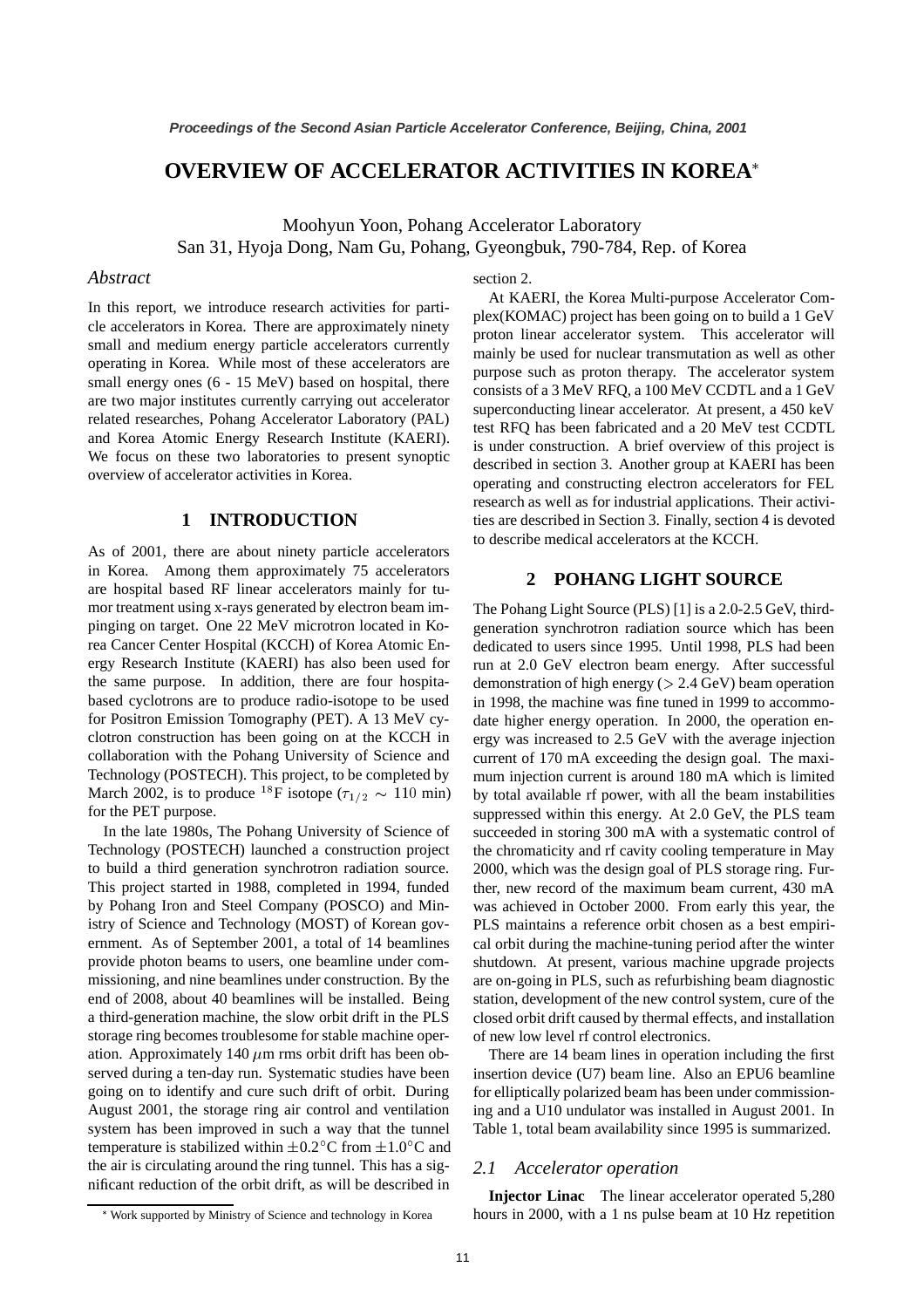| Year        | 95   | 96   | 97   | 98   | 99   | 00   |
|-------------|------|------|------|------|------|------|
| Beam hour   |      |      |      |      |      |      |
| provided    | 1142 | 3034 | 3618 | 3784 | 3831 | 3884 |
| Proposals   |      |      |      |      |      |      |
| submitted   | 58   | 124  | 173  | 171  | 255  | 322  |
| Exp.        |      |      |      |      |      |      |
| carried out | 18   | 69   | 139  | 130  | 156  | 237  |
| No.         |      |      |      |      |      |      |
| of users    | 78   | 283  | 577  | 646  | 659  | 833  |

Table 1: Beam-time and user service statistics

rate at the beam energy of 2.045 GeV. The operation time of the klystron and modulator system was 6,800 hours with the system availability of 94%. The number of modulator faults that caused injection delays has decreased from 38 in 1999 to 29 in 2000. Overall, the operation of the linear accelerator was more stable than in previous years.

**Storage Ring** The storage ring was operated for 4,834 hours in 2000. The beam time scheduled to users was 4,224 hours, divided into 18 ten-day periods. The actual time supplied to users was 3,834 hours with a beam availability of 90.9%. It is noteworthy that the beam energy was increased to 2.5 GeV. The average injection current was 166.9 mA, and the average beam lifetime was 40 hours in 2000. After a series of efforts for machine stabilization, the beam availability in the first half of the 2001 operation was increased to more than 93%.

**Unification of the Control Room** Two independent control rooms for 2 GeV Linac and the storage ring were unified into a storage ring control room beginning from March 2000. After the merging of the control room, a period of the shift-duty has become doubled for machine operators. Also injection time has been reduced by removing the need of telephone calls between two remote control operators for adjusting various injection parameters. Now the beam injection is possible by clicking the command buttons on a single console screen. Online help menus will be implemented for more secure and easier operation.

**Machine Operation at 2.5 GeV** PLS is now regularly run at 2.5 GeV with the stable energy ramping control system. The new energy ramping system uses independent control system based on the Windows system for synchronization of all magnet controllers. With this high energy, x-ray flux increased and the beam stability is improved. No beam instability is observed at the present operational beam current of 180 mA. Beam lifetime is also increased from 20 hours at 2.0 GeV to 40 hours at 2.5 GeV at 100 mA. Shown in Fig. 1 is a beam current display for a successful ten-day operation.



Figure 1: Beam current display for daily (top) and weekly (bottom) operation of the PLS

**Operation of the First Insertion Device U7** From 2000, the first insertion device beamline U7 has been successfully running for the user service. The orbit change with the change of U7 gap doesn't affect user experiment seriously. The second ID in PLS, EPU6, has been installed and under commissioning now.

**Access to the Experimental Hall** Experimental hall has been a restricted area during the beam injection until the end of 2000. This caused much inconvenience to the users because they must escape from their experimental stations. With a five-year accumulated radiation dose data for proof of the radiation safety, PLS finally obtained permission of access to the experimental hall during the beam injection from March 2001.

**Closed orbit stabilization** In PLS long term orbit measurements show slow drift of the orbit up to  $\pm 140 \mu m$ as shown in Fig. 2. With a series of investigations, we find that there is a strong correlation between the orbit drift and the temperature changes of the magnet and air in the storage ring tunnel. Major source of the temperature change is attributed to the large change of the magnet current during the regular beam injection: dump the stored beam, degauss the magnets with the full swing of the magnet current up to saturation, fill the beam at 2.0 GeV and raise the energy again to 2.5 GeV. During this injection process, heat load changes around 200% of the normal operation. In contrary, when the machine is shutdown for several hours, it is overcooled. Once heated up or cooled down, it takes around four hours for temperature to be stabilized in the vacuum chamber and supporting structures. To reduce the temperature shock, we applied de-ramping technique of the beam energy without dump the stored beam to refill. By this process, thermal shock on the magnets reduced significantly, and the change of the orbit before and after the injection is reduced significantly now. During the summer shutdown in 2001, the air ventilation method of the storage ring tunnel has been modified so that the air now circulates around the ring clockwise direction. This has a significant effect on the orbit stabilization as shown in Fig. 3, which is to be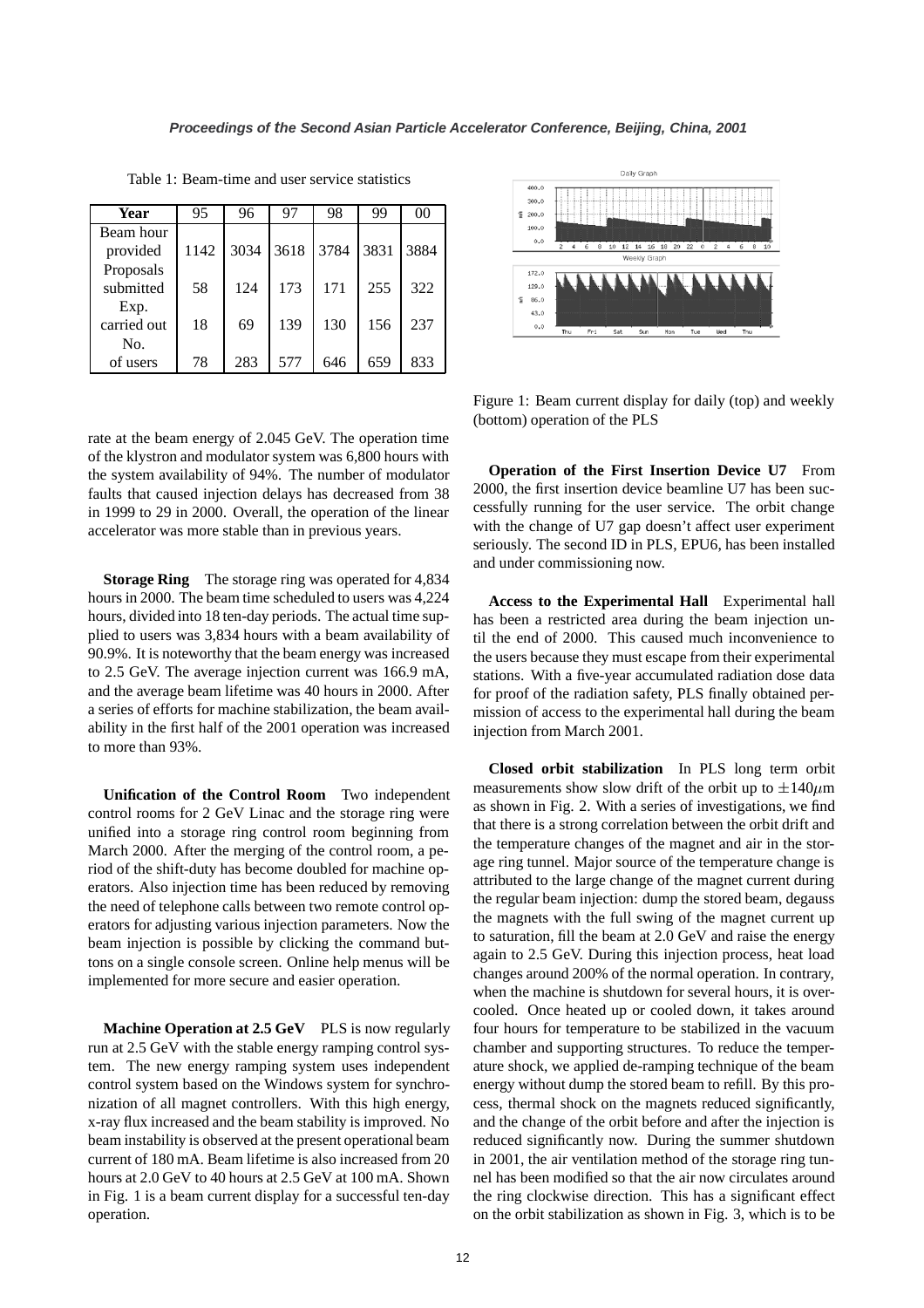compared with Fig. 2. Further studies are still in progress.



Figure 2: RMS orbit deviation with operation time before summer shut down in 2001. Arrows indicate large increase of rms values by the degaussing of magnets by unexpected beam dumps



Figure 3: RMS orbit deviation with operation time after summer shutdown in 2001.

**RF System upgrade** RF control electronics has caused troubles for some years in PLS making frequent machine trips. All the rf control electronics have been redesigned and fabricated, with improvement of the control logic and more monitoring options. During summer shutdown in 2001, one system has been installed. So far, no sign of malfunctioning appeared. By the end of this year, the remaining three systems will be installed. Further, since the present rf power (60 kW x 4 klystrons) will become short as the number of IDs increase, plan has been made to replace 60 kW klystrons with 75 kW ones one by one and add one more cavity making total rf power 375 kW without changing the waveguide system. Then it will have a capability of operation at 200 mA with 10 IDs at 2.5 GeV energy.

**Storage Ring Deformation and Realignment** The settlement of the storage ring tunnel continues at about 3.0

mm (hill to valley) per year in PLS. The total deformation has reached presently 19 mm compared to the reference elevation established in June 1993. Since the accumulated deformation still increases without slowdown, the smoothing technique will not be applied any more. Thus, it was decided to realign all storage ring component toward the design orbit step by step in three years. Beamlines will also be realigned when it is necessary.

More details of the recent progress of the PLS accelerator is described in [2].

## **3 ACTIVITIES AT KAERI**

### *3.1 KOMAC project*

The Korea Multipurpose Accelerator Complex (KOMAC) project has been initiated by the KAERI team to develop and build a high current proton linear accelerator[3, 4]. This linear accelerator is to deliver a 1 GeV continuous proton beam with an intensity of 20 mA in the final stage.

The 350 MHZ CW RFQ accelerates the 20 mA proton beam from 50 keV to 3 MeV. The RFQ is a four-vane type consisting of 56 tuners, 16 vacuum ports, one coupling plate, four rf drive loops, 96 coupling passages, and 8 stabilizer rods. For test purpose, a 450 keV RFQ has been fabricated to verify the engineering design; cooling, control, rf system, and beam diagnostics. The RFQ is made of all-brazed OFHC copper, integrated from separated 81 cm long sections. One section is to be used for rf power feed via two 250 kW or four 125 kW coupling irises. When operational, its tuning is done by modulation of cooling system. Table 2 shows the major parameters of the KOMAC RFQ.

Table 2: The KOMAC/KTF RFQ parameters

| <b>Parameter</b>        | Value                        |  |
|-------------------------|------------------------------|--|
| Frequency               | 350 MHz                      |  |
| Particles               | $p/H^-$                      |  |
| Input/output current    | $21/20$ mA                   |  |
| Input/output energy     | $0.05/3.0 \,\text{MeV}$      |  |
| Input/output trans.     |                              |  |
| norm. emittance         | 0.02/0.023 $\pi$ cm mrad rms |  |
| Output long. emittance  | $0.246$ MeV deg              |  |
| Transmission efficiency | 95%                          |  |
| Type                    | Four-vane                    |  |
| Duty factor             | 100%                         |  |
| Peak surface field      | 1.8 Kilpatrick               |  |
| Structure power         | 350 kW                       |  |
| Beam power              | 67.9 kW                      |  |
| Total power             | 417.9 kW                     |  |
| Length                  | 324.0 cm                     |  |

The output 3 MeV beam from the RFQ is to be entered into a 700 MHz, 100 MeV CCDTL. For test purpose, the KOMAC team has been developing a 20 MeV CCDTL. Design parameters of this test CCDTL accelerator is shown in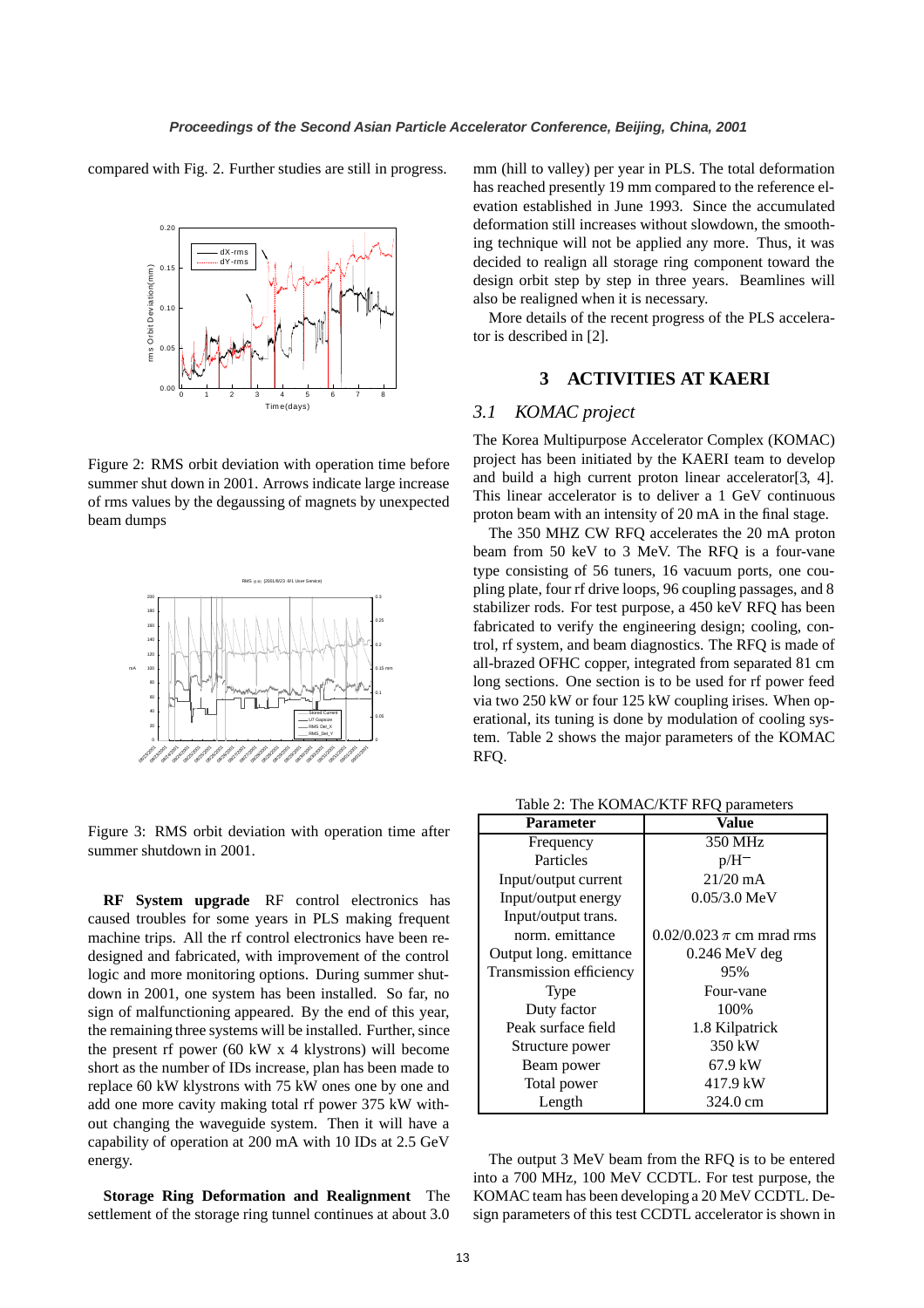Table 3.

|  |  |  |  |  |  | Table 3: Design parameters of the test CCDTL accelerator |
|--|--|--|--|--|--|----------------------------------------------------------|
|--|--|--|--|--|--|----------------------------------------------------------|

| parameter             | Value                  |  |
|-----------------------|------------------------|--|
| Input/output energy   | 3.0/20 MeV             |  |
| Frequency             | 700 MHz                |  |
| Maximum beam current  | $20 \text{ mA}$        |  |
| Input beam trans.     |                        |  |
| norm, emittance       | 0.3 $\pi$ cm mrad rms  |  |
| Input long. emittance | $0.4\pi$ MeV deg       |  |
| Duty factor           | 10% (first stage)      |  |
|                       | 100% (final stage)     |  |
| Surface E             | $< 0.9$ Kilpatrick     |  |
| Synchronous phase     | $-60 \sim -30$ degrees |  |
| Focusing              | $8 \beta\lambda$ FODO  |  |

A cold model cavities have been fabricated to verify the design, the tuning method, the coupling, and the fabrication methods. More details of the recent activities for KOMAC project can be found in [5].

### *3.2 Electron accelerator facility*

The Korea Atomic Energy Research Institute (KAERI) has developed since 1992 three types of electron accelerators: a 0.4 MeV recirculating electrostatic accelerator for a millimeter-wave free-electron laser (FEL), a 7 MeV compact microtron for a far-infrared FEL, and a 40 MeV superconducting RF linac for the use of particle beams (e-, e+, n) and photon beams (FEL, x-ray,  $\gamma$ -ray).

The 0.4 MeV recirculating electrostatic accelerator consists of a 30 keV electron gun, a 400 kV high-voltage power supply, a acceleration column, a permanent-magnet helical undulator, a deceleration column, and a collector. First lasing of the MMW FEL was achieved in 1995 in the wavelength range of 3 10 mm, and the peak power of the FEL was 1 kW [6]. From 1996, KAERI has developed a compact far-infrared (FIR) FEL based on a 7 MeV magnetrondriven microtron accelerator[7]. The microtrons is very compact (70 cm in diameter) and has a simple acceleration structure. The quality of the electron beam is good enough to guarantee high FEL performance: the energy spread and the transverse emittance ( $\epsilon_y$ ) of the electron beam are 0.3%, and 1 mm mrad, respectively. The use of a compact lowcost magnetron (instead of an expensive klystron), makes the accelerator cheap, compact, and simple. A special technology has been developed for the stabilization of the frequency of the magnetron. A high-performance permanentmagnet-assisted electromagnet undulator has been developed for the FIR FEL[8]. The magnetic field strength of the undulator is higher by 10% than that of pure permanentmagnet undulator, and its r.m.s distribution error is as small as 0.05%, which enable high FEL gain and perfect transport of electron beam through the undulator. First lasing of the FIR FEL was achieved at the end of 1999, and now the FEL is operating stably in the wavelength range of 100-300 mm.

A new project has been launched since 1999 for the development of a 40 MeV superconducting (SC) accelerator for the use of particle beams  $(e-, e+, n)$  and photon beams (IR FEL, x-ray,  $\gamma$ -ray). The average current of the of the electron beam is 10 mA in energy recovery mode for photon beams, and 2.5 mA in non-recovery mode for particle beams. A 2 MeV injector for the accelerator has already been completed [9], which is composed of a 300 keV electron gun, a 176 MHz normal-conducting (NC) buncher cavity, and two 176 MHz NC acceleration cavities. Two SC accelerator modules from CERN will be used for the main acceleration section. Each SC accelerator module contains two 352 MHz four-cell SC cavities operating at 4.5 K, and can generate an acceleration gradient of 6 MV/m. The energy gain of one SC accelerator module is 20 MeV. Installation of the first SC accelerator module will be finished at the middle of 2002.

More details of the recent progress of the KAERI electron accelerators is described in [10].

### **4 MEDICAL ACCELERATOR**

The KCCH has played a leading role in radiation medicine as well as in the treatment and research of cancer, since it was established as the Radiological Research Institute in 1963 to promote the medical application of atomic energy in Korea. For neutron therapy and radiation treatment, a 50 MeV medical cyclotron, built by Scanditronix, was installed at the hospital in 1986. The cyclotron has provided an in-house source of radio-isotopes such as  $^{201}$ Tl,  $^{123}$ I,  $67$  Ga, etc, and in particular, the shorter-lived radio-isotopes for diagnostic or clinical use. In addition to serving inhouse duties, this cyclotron has also produced and supplied  $15\%$  of all cyclotron based radio-isotopes in Korea. This service has greatly contributed towards awareness of the potential benefits of nuclear medicine afforded by particle accelerators and evoked calls for similar services in other hospitals in Korea. So far only four hospitals have installed dedicated cyclotrons for PET (Positron Emission Tomography) applications, where the isotopes of interest are the four clinically significant positron emitters  $^{15}O$ ,  $^{13}N$ ,  $^{11}C$ , and  $^{18}$ F in particular.

At the KCCH, increasing desire for an uninterrupted, reliable and timely supply of the isotopes to customers has prompted obtaining a dedicated 5-13 MeV cyclotron for PET applications and pursuing the purchase of another 30 MeV medical cyclotron. A decision has been made to design the PET cyclotron in Korea. This will not only ease the problems associated with maintenance during operation but also keeps the door open for continuous upgrading of the machine in the future. The project is supported by the Ministry of Science and Technology (MOST) of the government, as a part of the 2nd phase of the mid- and longterm nuclear energy research plan. The project was started in July 1997 and is to be completed in March 2002. Table 4 shows the major parameters of the 13 MeV cyclotron.